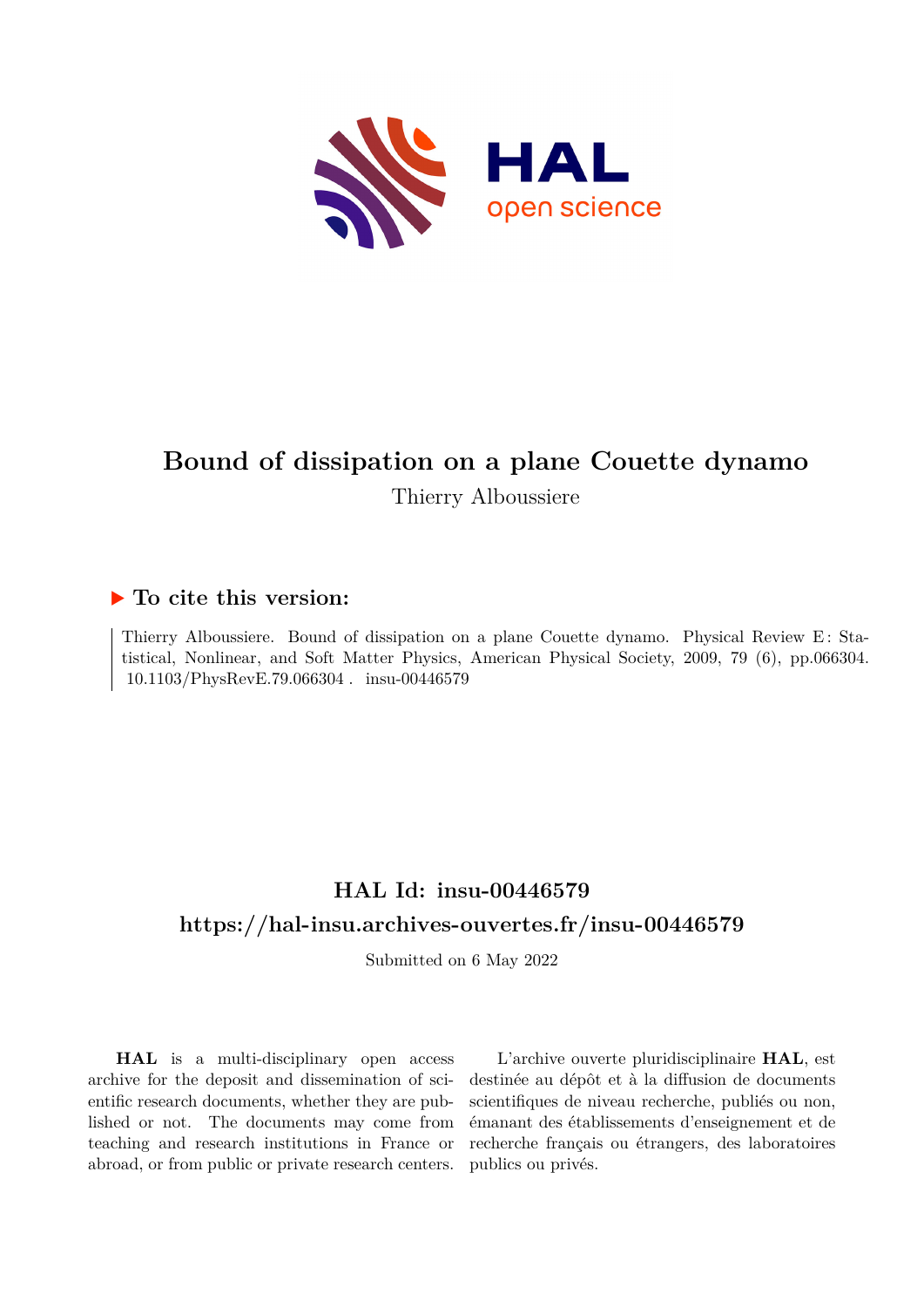### **Bound of dissipation on a plane Couette dynamo**

Thierry Alboussière\*

*Laboratoire de Géophysique Interne et Tectonophysique, CNRS, Observatoire de Grenoble, Université Joseph Fourier,*

*Maison des Géosciences, BP 53, 38041 Grenoble Cedex 9, France*

Received 1 February 2008; revised manuscript received 22 March 2009; published 5 June 2009-

Variational turbulence is among the few approaches providing rigorous results in turbulence. In addition, it addresses a question of direct practical interest, namely, the rate of energy dissipation. Unfortunately, only an upper bound is obtained as a larger functional space than the space of solutions to the Navier-Stokes equations is searched. Yet, in some cases, this upper bound is in good agreement with experimental results in terms of order of magnitude and power law of the imposed Reynolds number. In this paper, the variational approach to turbulence is extended to the case of dynamo action and an upper bound is obtained for the global dissipation rate (viscous and Ohmic). A simple plane Couette flow is investigated. For low magnetic Prandtl number  $P_m$ fluids, the upper bound of energy dissipation is that of classical turbulence i.e., proportional to the cubic power of the shear velocity) for magnetic Reynolds numbers below  $P_m^{-1}$  and follows a steeper evolution for magnetic Reynolds numbers above  $P_m^{-1}$  (i.e., proportional to the shear velocity to the power of 4) in the case of electrically insulating walls. However, the effect of wall conductance is crucial: for a given value of wall conductance, there is a value for the magnetic Reynolds number above which energy dissipation cannot be bounded. This limiting magnetic Reynolds number is inversely proportional to the square root of the conductance of the wall. Implications in terms of energy dissipation in experimental and natural dynamos are discussed.

DOI: [10.1103/PhysRevE.79.066304](http://dx.doi.org/10.1103/PhysRevE.79.066304)

PACS number(s):  $47.27.N - 52.30.Cv, 91.25.Cw$ 

#### **I. INTRODUCTION**

Natural dynamos exist whenever the conditions of their existence is possible, i.e., when a sufficiently large magnetic Reynolds is reached. One can imagine that this is an additional route for mechanical energy dissipation and that it is more likely for natural systems to take it than not to take it. It has been argued sometimes that a state of maximal dissipation rate should be reached and this idea has been used as a closure assumption for turbulence (e.g., Malkus  $[1]$ ). It is not necessary to make such an assumption, as explained clearly by Howard  $[2]$ , and yet one can draw useful information from the determination of rigorous lower and upper bounds on energy dissipation in turbulent flows. These bounds are obtained in a larger functional space than the solutions to the Navier-Stokes equation; hence, they are not necessarily attained. However, in a number of cases, turbulent flows lead to a dissipation rate of the same magnitude as this upper bound  $\left[3\right]$ .

The variational approach to turbulence was introduced by Malkus  $[4]$ , Busse  $[5]$ , and Howard  $[6]$ . More recently, this approach was reformulated by Doering and Constantin [7] and expressed in a simpler way, using the concept of a background function (not necessarily the mean flow of turbulence) following Hopf  $[8]$ . The objective is to bound energy dissipation under the constraint of horizontally averaged energy balance (for statistically plane invariant configurations). In a series of papers, the approach was improved by optimizing the spectral Lagrange parameter  $[9]$  and the background function  $\lceil 3 \rceil$ . The final bound is better than the nearly rigorous bound of Busse. Our objective here is not to exhaust these possibilities of optimization but rather to apply the general principle to different configuration, i.e., a dynamo problem.

The idea of applying a variational approach to a magnetohydrodynamic flow has been applied already to a Couette and Poiseuille flow subjected to an applied transverse magnetic field  $\lceil 10 \rceil$ . This paper has been a source of motivation for the present work with two significant variations. First, there is now no imposed magnetic field and, second, magnetic boundary conditions are different. In the paper by Alexakis *et al.*, magnetic disturbances are constrained to vanish at the boundaries, which does not correspond to a physically plausible situation. It is assumed here that the fluid domain is bounded by an infinite domain of electrically insulating medium (or with a conducting solid wall of finite thickness in between).

A plane Couette flow configuration is considered and our objective is to find an upper bound to the total-energy dissipation when a prescribed velocity is applied. There is no applied magnetic field of external origin and the problem may look like a purely hydrodynamical one. However, the flow may support dynamo action (see  $[11,12]$ ) and the amount of dissipated energy must then take into account Joule dissipation. Upper bounds will be obtained as a function of two dimensionless parameters: the Reynolds number and the magnetic Reynolds number. In addition, the effect of electrically conducting walls of finite thickness will be investigated.

Section II provides details on the flow configuration, notation, dimensionless variables, and equations. In Sec. III, the principle of decomposition with background flow is presented. The horizontally averaged energy balance is obtained in Sec. IV and the expression for the total-energy dissipation (Joule plus viscous) is given in Sec. V. Energy dissipation \*thierry.alboussiere@ujf-grenoble.fr bounds are obtained in Secs. VI and VII respectively, when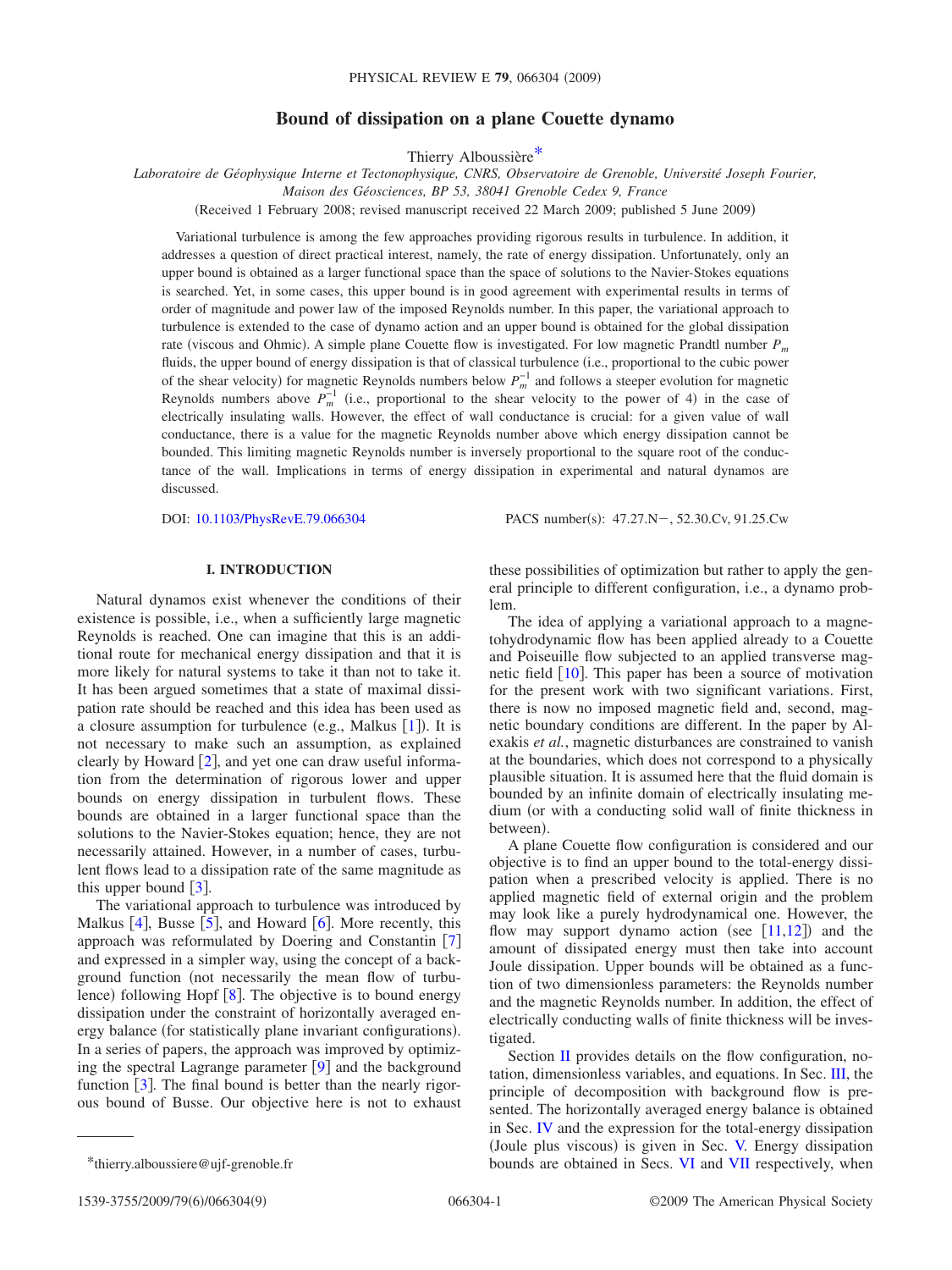

FIG. 1. Plane Couette flow configuration.

velocity fluctuations and magnetic fluctuations are considered, respectively, in addition to the background flow. An improved bound is determined numerically in Sec. VIII. Section IX is devoted to a discussion of the bounds obtained and their relevance to experimental and geophysical configurations and Sec. X to the directions in which the variational approach could be extended to deal with more relevant models of dynamo.

It may be useful to provide some guidance on how to read this paper. The Hopf-Doering-Constantin method is explicitly introduced and subsequent calculations of upper bounds are also detailed explicitly. A reader with no prior knowledge of the method can check all results with pen and paper until the end of Sec. VII. Section VIII does not provide any fundamentally new result and can be ignored in a first reading. This section has required some standard numerical calculations of eigenvalues related to the magnetic spectral constraint, and the method is only sketched. This section serves two purposes: first, it provides a better upper bound as it corresponds to a background function for which the spectral condition is only just satisfied (it is zero for a particular disturbance) and, second, it provides a confirmation that the upper bound derived analytically in Sec. VII is relevant as it obeys the same scaling law as the numerical bound at large magnetic Reynolds numbers.

#### **II. PLANE COUETTE FLOW CONFIGURATION**

The dimensionless Navier-Stokes and induction equations can be written as

$$
\frac{\partial \mathbf{u}}{\partial t} + \mathbf{u} \cdot \nabla \mathbf{u} = -\nabla p + \mathbf{j} \times \mathbf{B} + \text{Re}^{-1} \nabla^2 \mathbf{u},\tag{1}
$$

$$
\frac{\partial \mathbf{B}}{\partial t} + \mathbf{u} \cdot \nabla \mathbf{B} = \mathbf{B} \cdot \nabla \mathbf{u} + R_m^{-1} \nabla^2 \mathbf{B}.
$$
 (2)

In the equations above, the dimensional length and velocity scales are chosen to be half the distance *H* and differential velocity  $U$  between the plates (see Fig. 1) while the quantities  $H/U$ ,  $\rho U^2$ ,  $U\sqrt{\rho\mu}$ , and  $\sqrt{\rho/\mu}U/H$  are taken as dimensional scales for time, pressure, magnetic field, and electric current density, respectively. The dimensionless parameters are the Reynolds number  $\text{Re}=UH/v$  and the magnetic Reynolds number  $R_m = \mu \sigma U H$ . The symbols  $\rho$ ,  $\mu$ ,  $\nu$ , and  $\sigma$  denote density, vacuum magnetic permeability, kinematic viscosity, and electrical conductivity, respectively. In this dimensionless formulation, the electric current density **j** is simply the curl of the magnetic field **B**.

As shown in Fig. 1, the thickness of the fluid layer is 2*H*−2*E*, where *E* is the thickness of the electrically conducting layer of the wall. That thickness may be zero *E*=0, in which case the wall is electrically insulating. In all cases, the overall thickness of the electrically conducting domain is 2*H*. For simplicity, the electrical conductivity of the solid conducting layer is identical to that of the fluid. Hence, at  $z = H - E$  and  $z = -H + E$ , there is continuity of all three components of the magnetic field. Moreover, the induction equation is identical in the fluid and in the conducting layer. Therefore, there is no boundary condition to consider at *z* =*H*−*E* or *z*=−*H*+*E*. The magnetic boundary condition, at  $z = \pm H$ , is that the magnetic field in the electrically conducting domain is matched continuously to a curl-free and divergence-free magnetic field outside (see Appendix A).

#### **III. BACKGROUND VELOCITY DECOMPOSITION**

A frame of reference  $(x, y, z)$  is chosen with *x* aligned with the direction of the imposed shear velocity and *z* in the direction perpendicular to the plates. Its origin is halfway between the plates.

The velocity field **u** is written as the sum of a steady parallel profile  $\Phi(z)$ **e**<sub>*x*</sub> satisfying the boundary conditions  $\Phi(\pm(1-e)) = \pm 1$  and of a field **v** with homogeneous boundary conditions  $\mathbf{v}(x, y, \pm (1-e), t) = \mathbf{0}$ , i.e.,

$$
\mathbf{u}(x, y, z, t) = \Phi(z)\mathbf{e}_x + \mathbf{v}(x, y, z, t).
$$
 (3)

It must be stressed here that  $\Phi$ —the so-called background velocity profile—needs not be the average value of the full velocity field **u**, neither in the temporal nor in the horizontal space average sense.

Substituting this decomposition into the Navier-Stokes and the induction equations leads to evolution equations for **v** and **B** for any particular choice of a background profile,

$$
\frac{\partial \mathbf{v}}{\partial t} + \mathbf{v} \cdot \nabla \mathbf{v} + \Phi \frac{\partial \mathbf{v}}{\partial x} + v_z \Phi' \mathbf{e}_x
$$
  
=  $-\nabla p + \mathbf{j} \times \mathbf{B} + \text{Re}^{-1} [\Phi'' \mathbf{e}_x + \nabla^2 \mathbf{v}],$  (4)

$$
\frac{\partial \mathbf{B}}{\partial t} + \mathbf{v} \cdot \nabla \mathbf{B} + \Phi \frac{\partial \mathbf{B}}{\partial x} = \mathbf{B} \cdot \nabla \mathbf{v} + B_z \Phi' \mathbf{e}_x + R_m^{-1} \nabla^2 \mathbf{B}, \quad (5)
$$

where  $\Phi'$  and  $\Phi''$  denote the first and the second derivatives of the background velocity profile  $\Phi$ , respectively.

#### **IV. ENERGY BALANCE OF FLUCTUATIONS**

The dot product of Eqs.  $(4)$  and  $(5)$  with **v** and **B**, respectively, are integrated over V a large rectangular volume −*L*  $\langle x \rangle L$ ,  $-L \langle y \rangle L$ , and  $-1 \langle z \rangle 1$ . They are then integrated over a long period of time *T*. The following space and time averaged equations are obtained:

$$
\langle \Phi' v_x v_z \rangle = \langle (\mathbf{j} \times \mathbf{B}) \cdot \mathbf{v} \rangle - \text{Re}^{-1} \langle \Phi' \frac{\partial v_x}{\partial z} \rangle - \text{Re}^{-1} \langle \nabla \mathbf{v} : \nabla \mathbf{v} \rangle, \tag{6}
$$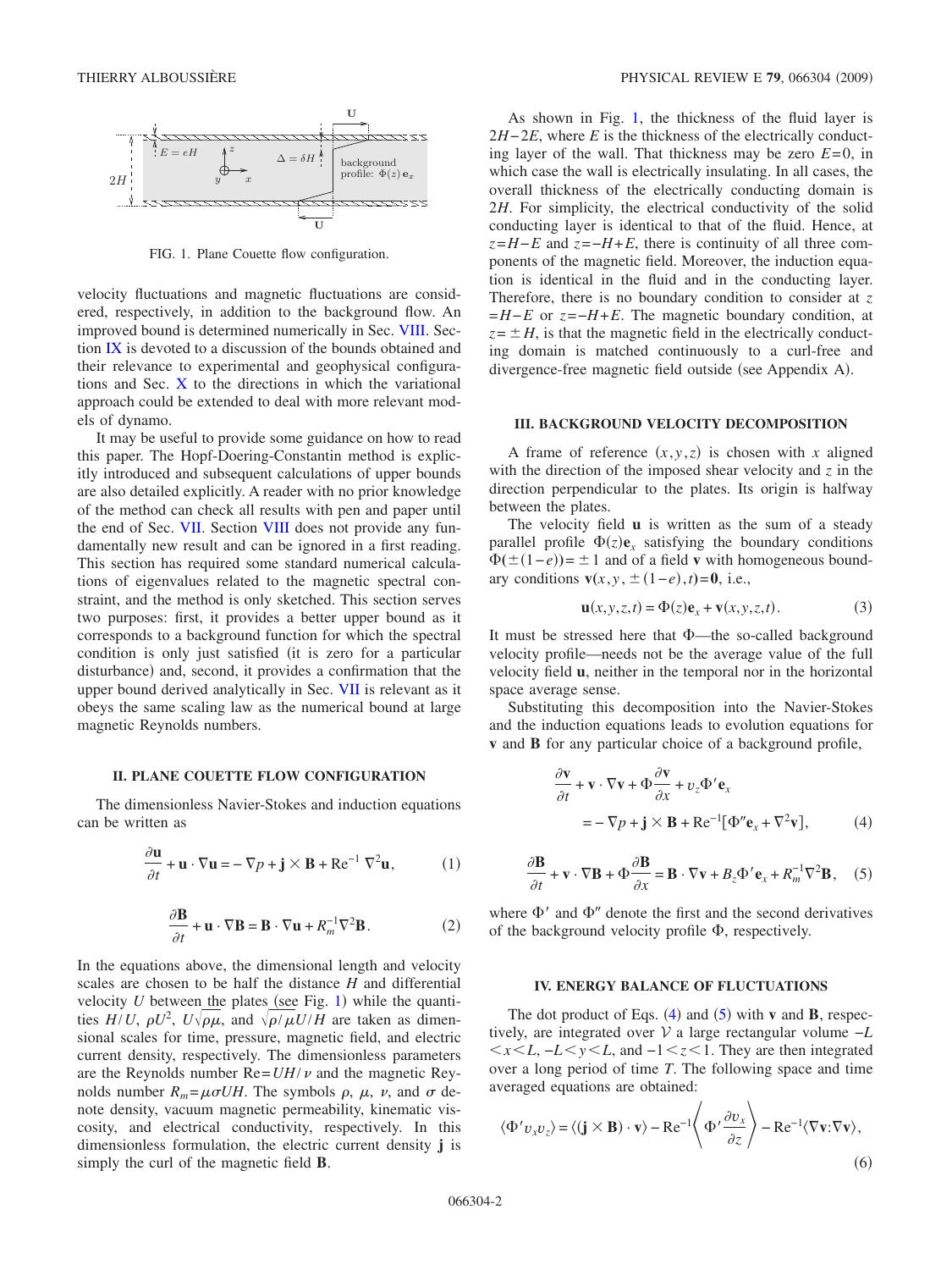BOUND OF DISSIPATION ON A PLANE COUETTE DYNAMO PHYSICAL REVIEW E 79, 066304 (2009)

$$
0 = \langle \Phi' B_x B_z \rangle + \langle \mathbf{j} \cdot (\mathbf{v} \times \mathbf{B}) \rangle - R_m^{-1} \langle \mathbf{j}^2 \rangle, \tag{7}
$$

where the Poynting flux going out of the control volume has been assumed to be zero (there is no external source or sink, see Appendix A) and where the following global space-time average is introduced for any quantity *f*:

$$
\langle f \rangle = \lim_{T \to \infty} \lim_{L \to \infty} \frac{1}{L^2 T} \int_0^T \int_{-1}^1 \int_0^L \int_0^L f dx dy dz dt.
$$
 (8)

The work of Lorentz forces  $\langle (\mathbf{j} \times \mathbf{B}) \cdot \mathbf{v} \rangle$  and electromotive work  $\langle \mathbf{j} \cdot (\mathbf{v} \times \mathbf{B}) \rangle$  are equal and opposite, so that the sum of Eqs.  $(6)$  and  $(7)$  leads to the following energy balance:

$$
-\langle \Phi' v_x v_z \rangle + \langle \Phi' B_x B_z \rangle - \text{Re}^{-1} \langle \Phi' \frac{\partial v_x}{\partial z} \rangle - \text{Re}^{-1} \langle \nabla \mathbf{v} : \nabla \mathbf{v} \rangle
$$

$$
-R_m^{-1} \langle \mathbf{j}^2 \rangle = 0. \tag{9}
$$

#### **V. TOTAL-ENERGY DISSIPATION**

Let us take  $\rho \nu U^2 / H^2$  as a dimensional scale for energy dissipation per cubic meter. The average dimensionless energy dissipation due to viscous effects is  $\langle \nabla \mathbf{u} : \nabla \mathbf{u} \rangle$  and the average dimensionless Joule dissipation is  $P_m^{-1}$  $\langle \mathbf{j}^2 \rangle$ . When **u** is expressed using decomposition (3), the total dissipation  $D$  $= \langle \nabla \mathbf{u} : \nabla \mathbf{u} \rangle + P_m^{-1} \langle \mathbf{j}^2 \rangle$  becomes

$$
\mathcal{D} = \langle \nabla \mathbf{v} : \nabla \mathbf{v} \rangle + \langle \Phi'^2 \rangle + 2 \left\langle \Phi' \frac{\partial v_x}{\partial z} \right\rangle + P_m^{-1} \langle \mathbf{j}^2 \rangle. \tag{10}
$$

Combining the energy constraint  $(9)$ , so as to remove the linear term  $\langle \Phi' \partial v_x / \partial z \rangle$ , gives the following expression for the dissipation:

$$
\mathcal{D} = \langle \Phi'^2 \rangle - [\langle \nabla \mathbf{v} : \nabla \mathbf{v} \rangle + 2 \operatorname{Re} \langle \Phi' v_x v_z \rangle] \n- P_m^{-1} [\langle \mathbf{j}^2 \rangle - 2R_m \langle \Phi' B_x B_z \rangle].
$$
\n(11)

Dissipation is bounded by the background dissipation  $\langle \Phi^2 \rangle$ when both conditions  $\langle \nabla v : \nabla v \rangle + 2 \text{ Re} \langle \Phi' v_x v_z \rangle > 0$  and  $\langle \mathbf{j}^2 \rangle$  $-2R_m \langle \Phi' B_x B_z \rangle > 0$  are satisfied for all admissible vector fields **v** and **B**, i.e., divergence-free vector fields satisfying the appropriate boundary conditions. Those two conditions are called spectral conditions in the framework of the background method, because they can be treated as an eigenvalue problem and this is precisely the method that will be followed in Sec. VIII. However, it is also possible to ensure that those conditions are satisfied using other methods and they will be dealt with using functional inequalities in the following Secs. VI and VII.

#### **VI. VELOCITY SPECTRAL CONDITION**

Equation  $(11)$  shows that the spectral conditions can be treated independently for velocity and magnetic disturbances. The velocity spectral condition consists in ensuring that  $\langle \nabla \mathbf{v} : \nabla \mathbf{v} \rangle$  + 2 Re $\langle \Phi' v_x v_z \rangle$  remains positive for all velocity fields **v**.

In order to satisfy the spectral constraint at large Reynolds numbers, it is convenient to choose a background velocity



FIG. 2. Bound on dissipation obtained from Eq.  $(17)$  for the velocity spectral condition ("plus" signs) and from Eq.  $(28)$  for the magnetic spectral condition, for different wall conductances *e*  $=10^{-3}$ , 10<sup>-5</sup>, 10<sup>-7</sup> and 0 plotted here for  $P_m=10^{-5}$ .

profile which is uniform in most of the fluid, with a linear profile on each side, so as to recover correct boundary conditions (see Fig. 2). The thickness  $\delta$  of these linear parts (virtual boundary layers) is a free parameter. The "production term" 2 Re $\langle \Phi' v_x v_z \rangle$  is confined to these regions where it can hopefully be balanced by viscous "dissipation"  $\langle \nabla v : \nabla v \rangle$ for a sufficiently small thickness  $\delta$ .

This problem is solved as follows  $[10,13]$ . Using the condition  $v=0$  at the lower wall, the velocity at another position *z* in the fluid can be bounded as follows using the Schwartz relationship:

$$
v_x = \int_{-1+e}^{z} \frac{\partial v_x}{\partial z'} dz' \le \sqrt{\int_{-1+e}^{z} dz' \int_{-1+e}^{z} \left[ \frac{\partial v_x}{\partial z'} \right]^{2} dz'}
$$
  

$$
\le \sqrt{z+1-e} \sqrt{\int_{-1+e}^{1-e} \left[ \frac{\partial v_x}{\partial z'} \right]^{2} dz'}.
$$
 (12)

Combining with the corresponding equation for  $v<sub>z</sub>$  and using the Young relationship leads to

$$
v_x v_z \le \frac{1}{2} (z + 1 - e) \left[ \int_{-1+e}^{1-e} \left( \frac{\partial v_x}{\partial z'} \right)^2 + \left( \frac{\partial v_z}{\partial z'} \right)^2 dz' \right]
$$
  

$$
\le \frac{1}{2} (z + 1 - e) \int_{-1+e}^{1-e} \nabla \mathbf{v} \cdot \nabla \mathbf{v} dz.
$$
 (13)

Integrating  $v_x v_z \Phi'$  over the lower boundary layer yields

$$
\int_{-1+e}^{-1+e+\delta} v_x v_z \Phi' dz \leq \frac{\delta}{4} \int_{-1+e}^{1-e} \nabla \mathbf{v} \cdot \nabla \mathbf{v} dz.
$$
 (14)

Averaging over the *x* and the *y* directions and taking into account the upper boundary layer leads to

$$
\langle \Phi' v_x v_z \rangle \le \frac{\delta}{2} \langle \nabla \mathbf{v} : \nabla \mathbf{v} \rangle. \tag{15}
$$

The velocity spectral condition is then satisfied as soon as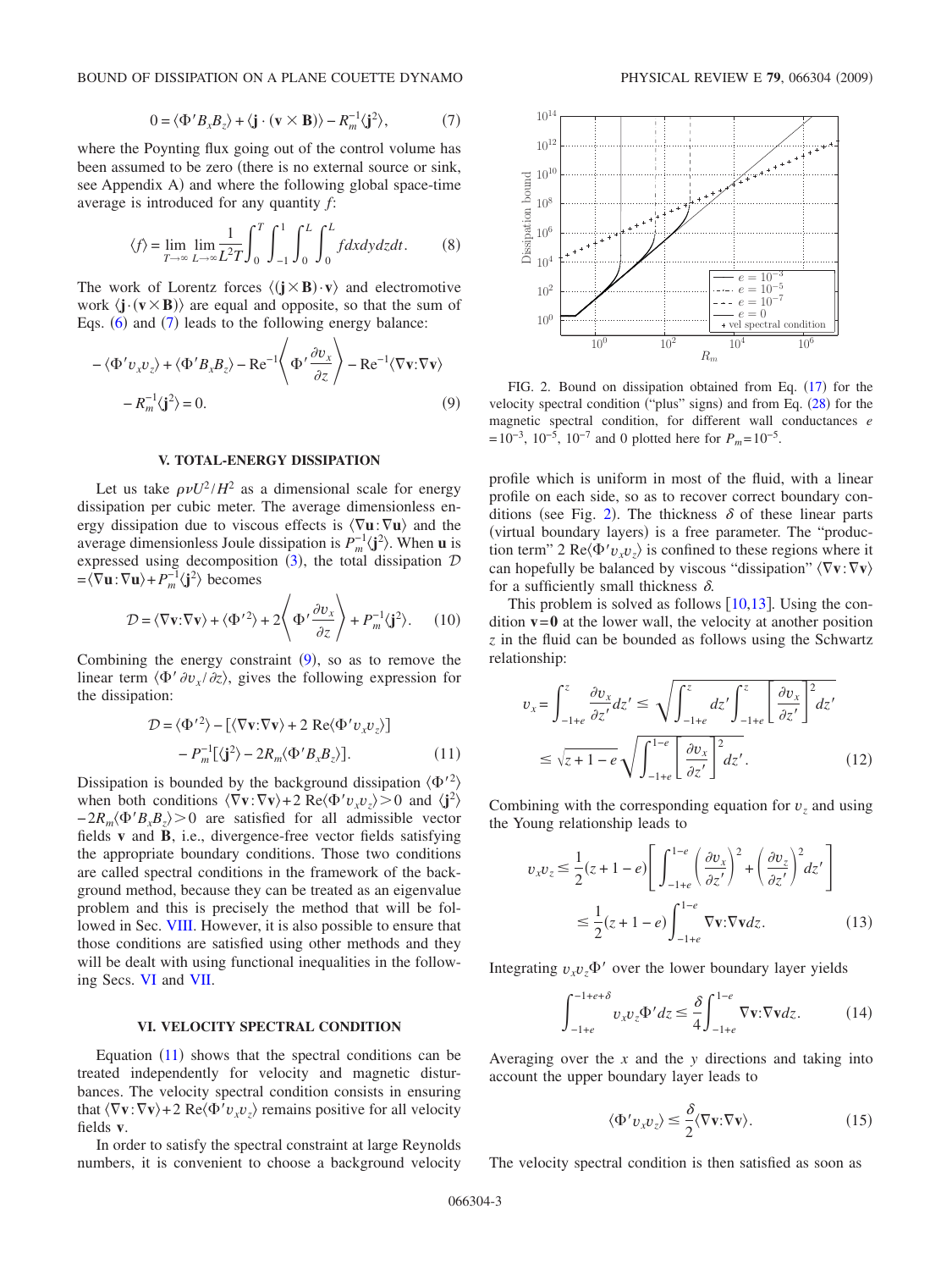$$
\delta \le \text{Re}^{-1}.\tag{16}
$$

In terms of energy dissipation  $(11)$ , assuming magnetic effects to be absent, this background profile with sufficiently small boundary layers  $(16)$  provides an upper bound,

$$
\mathcal{D} \le 2 \text{ Re.} \tag{17}
$$

#### **VII. MAGNETIC SPECTRAL CONDITION**

In the previous section, it has been possible to find a condition on  $\delta$  fulfilling the spectral requirement for velocity perturbations. The corresponding task for magnetic perturbations cannot be exactly similar as the property  $v=0$  on the walls has to be changed into physically sound magnetic boundary conditions. We are considering that the magnetic field inside the fluid and boundary domains should match a potential field outside decaying to zero at infinity (or possibly to a nonzero constant if a nonzero mean electric current density is allowed in the electrically conducting domain).

We cannot easily find a simple expression for the boundary condition for  $B_x$  or  $B_z$  in the physical space; however, we obtain below a boundary condition for the  $(x, y)$  average product  $B_xB_z$ . This will then been used to bound  $\langle \Phi' B_x B_z \rangle$  in terms of  $\langle j^2 \rangle$ .

Let us denote the horizontal average over the  $(x, y)$  plane with an overbar,

$$
\overline{f}(z) = \lim_{L \to \infty} \frac{1}{L^2} \int_0^L \int_0^L f(x, y, z) dx dy.
$$
 (18)

Outside the domain, the curl of the magnetic field is zero, so is the product of its *y* component with  $B<sub>z</sub>$  averaged over *x* and *y*,

$$
\overline{B_z(\partial_z B_x - \partial_x B_z)} = 0. \tag{19}
$$

Using integration by part, divergence-free condition for **B**, another integration by parts, and the *z* component of  $\nabla \times \mathbf{B}$ =**0** leads to

$$
B_z(\partial_z B_x - \partial_x B_z) = \partial_z B_x B_z - B_x \partial_z B_z,
$$
  

$$
= \partial_z \overline{B_x B_z} + \overline{B_x \partial_y B_y},
$$
  

$$
= \partial_z \overline{B_x B_z} - \overline{B_y \partial_y B_x},
$$
  

$$
= \partial_z \overline{B_x B_z} + \overline{B_y \partial_x B_y},
$$
  

$$
= \partial_z \overline{B_x B_z} = 0.
$$
 (20)

As the product  $B_xB_z$  is vanishing at infinite *z*, we conclude that  $B_x B_z$  is zero at the boundary of the conducting domain, i.e., when  $z = \pm 1$ . Strictly speaking, this is enough to see that it will be possible to bound  $\langle B_x B_z \rangle$  in terms of the mean square of the gradient of **B** using Poincaré's theorem and then in terms of the mean joule dissipation. A convenient way of obtaining such a bound is to repeat the calculations leading to Eq. (20) while retaining a nonzero electric current density for −1 *z* 1. This leads to

$$
\partial_z \overline{B_x B_z} = \overline{j_y B_z - j_z B_y} = \overline{(\mathbf{j} \times \mathbf{B})_x},\tag{21}
$$

which is the expression of the *x* component of Lorentz forces in terms of the magnetic stress tensor, averaged on constant *z* planes. The product  $B_xB_y$  can be evaluated inside the electrically conducting domain using the boundary condition  $B_x B_z = 0$  at  $z = \pm 1$ ,

$$
\overline{B_x B_z}(z) = \int_{-1}^{z} \partial_z \overline{B_x B_z} dz',
$$

$$
= \int_{-1}^{z} \overline{(\mathbf{j} \times \mathbf{B})_x},
$$
(22)

which can be bounded as follows:

$$
|\overline{B_xB_z}(z)| \leq \sqrt{\int_{-1}^z dz'} \sqrt{\int_{-1}^z \overline{\mathbf{j}^2 \mathbf{B}^2} dz'}.
$$
 (23)

As shown in Appendix B, the *x* and *y* averaged square magnetic field in the electrically conducting domain is bounded as follows:

$$
\mathbf{B}^2(z) \le 2\langle \mathbf{j}^2 \rangle. \tag{24}
$$

Hence, Eq.  $(23)$  can be written as

$$
|\overline{B_xB_z}(z)| \le \sqrt{2}\sqrt{z+1}\langle \mathbf{j}^2 \rangle. \tag{25}
$$

The magnetic boundary condition is rather loose compared to the velocity boundary condition which leads here to a bound proportional to the square root of  $z+1$  for the product  $B<sub>x</sub>B<sub>z</sub>$  rather than a linear dependence for the velocity product  $v_x v_z$ .

Using Eq. (25) it is now possible to bound  $\langle B_x B_z \Phi' \rangle$ ,

$$
|\langle B_x B_z \Phi' \rangle| \leq \frac{1}{\delta} \int_{-1+e}^{-1+e+\delta} |\overline{B_x B_z}(z)| dz + \frac{1}{\delta} \int_{1-e-\delta}^{1-e} |\overline{B_x B_z}(z)| dz,
$$
  

$$
\leq \frac{2\sqrt{2}}{\delta} \langle j^2 \rangle \int_{e}^{e+\delta} \sqrt{u} du,
$$
  

$$
\leq \frac{4\sqrt{2}}{3\delta} \langle j^2 \rangle [(e+\delta)^{3/2} - e^{3/2}].
$$
 (26)

The magnetic spectral condition  $\langle \mathbf{j}^2 \rangle - 2R_m \langle \Phi' B_x B_z \rangle \ge 0$  is satisfied as soon as

$$
\frac{8\sqrt{2}R_m}{3\delta}[(e+\delta)^{3/2} - e^{3/2}] \le 1.
$$
 (27)

This relationship is then used to express  $\delta$  in terms of viscous dissipation for the background flow and hence to determine an upper bound for global dissipation. This bound is plotted in Fig. 2 for various values of the wall thickness *e*. The limiting case of vanishing wall thickness (or rather of an electrically insulating wall) can be easily derived from Eq. (27) and corresponds to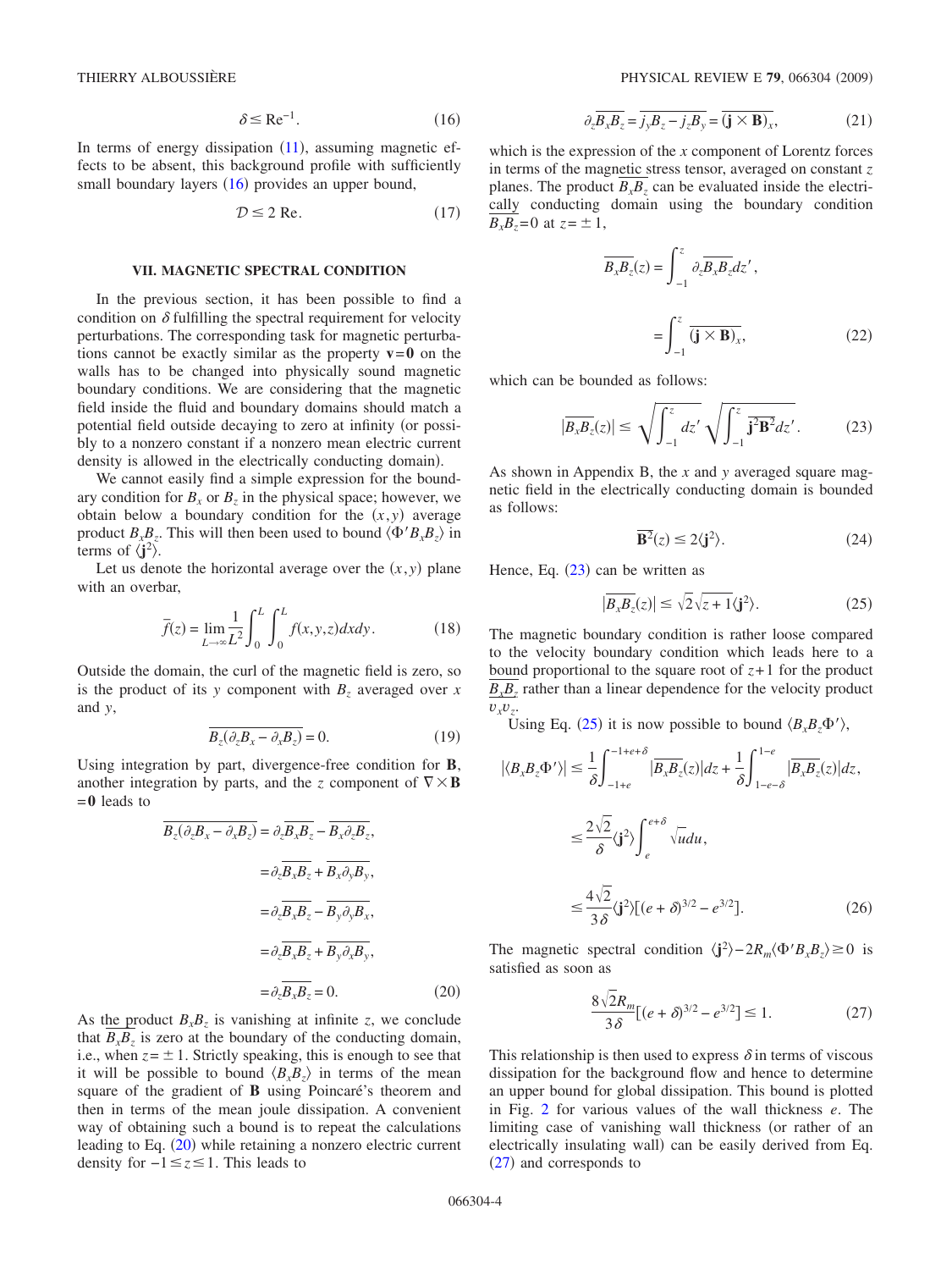$$
\frac{8\sqrt{2}R_m\delta^{1/2}}{3} \le 1,
$$
\n(28)

and since the dissipation of the background profile is  $2/\delta$ , we have

$$
\mathcal{D} \le \frac{256R_m^2}{9}.\tag{29}
$$

One must take the higher upper bound derived from the velocity and magnetic spectral conditions in Fig. 2 as both conditions must be satisfied. It is straightforward from Eqs.  $(17)$  and  $(27)$  that the magnetic spectral condition will take over the velocity spectral condition when the magnetic Reynolds number is exceeding  $9/(128P_m) \approx 0.07P_m^{-1}$ . It can also be derived from Eq.  $(27)$  that the critical magnetic Reynolds number at which our upper bound estimate diverges toward infinity is  $R_m = 1/(4\sqrt{2e})$ .

#### **VIII. NUMERICAL DETERMINATION OF UPPER BOUNDS**

The velocity and magnetic spectral conditions appearing in Eq.  $(11)$  are tackled numerically in this section. The reason for this is not to achieve a better (i.e., lower) upper bound, although this is the case. The main reason is to check that our analysis in Secs. VI and VII provides results that are of the correct magnitude and not gross overestimates of dissipation upper bounds. For a given background profile, the numerical analysis provides Reynolds and magnetic Reynolds numbers such that the spectral conditions are satisfied for all admissible velocity and magnetic fluctuations, and this cannot be improved as one particular velocity disturbance and one particular magnetic disturbance make the spectral conditions just zero.

The method is sketched here: the spectral condition can be treated as a problem of energy stability for the background flow  $[13]$ . This is changed into an eigenvalue problem and the game consists in finding a Reynolds or magnetic Reynolds number such that the maximum eigenvalue is zero. The velocity and magnetic fluctuations are Fourier transformed in the *x* and the *y* directions, while they are expanded using Chebyshev collocation polynomials in the *z* direction. The optimal magnetic disturbance is always found in the limit of zero wave numbers  $k_x$  and  $k_y$ , whereas the optimal velocity disturbance is found for  $k_x=0$  and  $k_y$  finite and increasing with the Reynolds number [see Fig. 4].

For this numerical analysis, the background function is no longer piecewise linear. In order to avoid numerical difficulties due to discontinuities in the velocity gradient, a hyperbolic sine function class is chosen  $\Phi = \sinh(z\delta)$ . In the limit of large dissipation, the background velocity is zero everywhere except in thin boundary layers where the velocity profile is an exponential function. Similarly to what has been done in Secs. VI and VII, the background functions contain a single free parameter, i.e., the typical thickness  $\delta$  of the boundary layers. Due to the new profile of the background function, the associated dissipation takes a different form that can be derived analytically as



FIG. 3. Numerical magnetic upper bound for energy dissipation for different wall thicknesses.

$$
\frac{1 - e + \sinh\left(2\frac{1 - e}{\delta}\right)}{2\delta \left[\sinh\left(\frac{1 - e}{\delta}\right)\right]^2}.
$$
 (30)

For a given choice of  $\delta$ , hence dissipation, a lower bound of Reynolds and magnetic Reynolds number is sought. This is repeated for various values of  $\delta$  and the resulting curve can be read as an upper bound of dissipation for each value of magnetic Reynolds or Reynolds number (see Figs. 3 and 4, respectively). Both spectral conditions can be plotted on the same figure once a magnetic Prandtl number is specified. It is clear that this numerical procedure leads to improved upper bounds—by a factor of 10 approximately—compared to those obtained analytically, while similar trends are obtained.

#### **IX. DISCUSSION**

For the simple Couette flow configuration under investigation, and for electrically insulating boundaries, it has been found that a classical "hydrodynamical" upper bound for dissipation holds when  $R_m$  is smaller than around  $P_m^{-1}$ : the dimensional upper bound of dissipation per unit mass is of order  $U^3/H$ . For larger magnetic Reynolds numbers al-



FIG. 4. Numerical upper bound for energy dissipation from the velocity spectral condition and associated spanwise wave number  $k_y$ of marginal perturbation.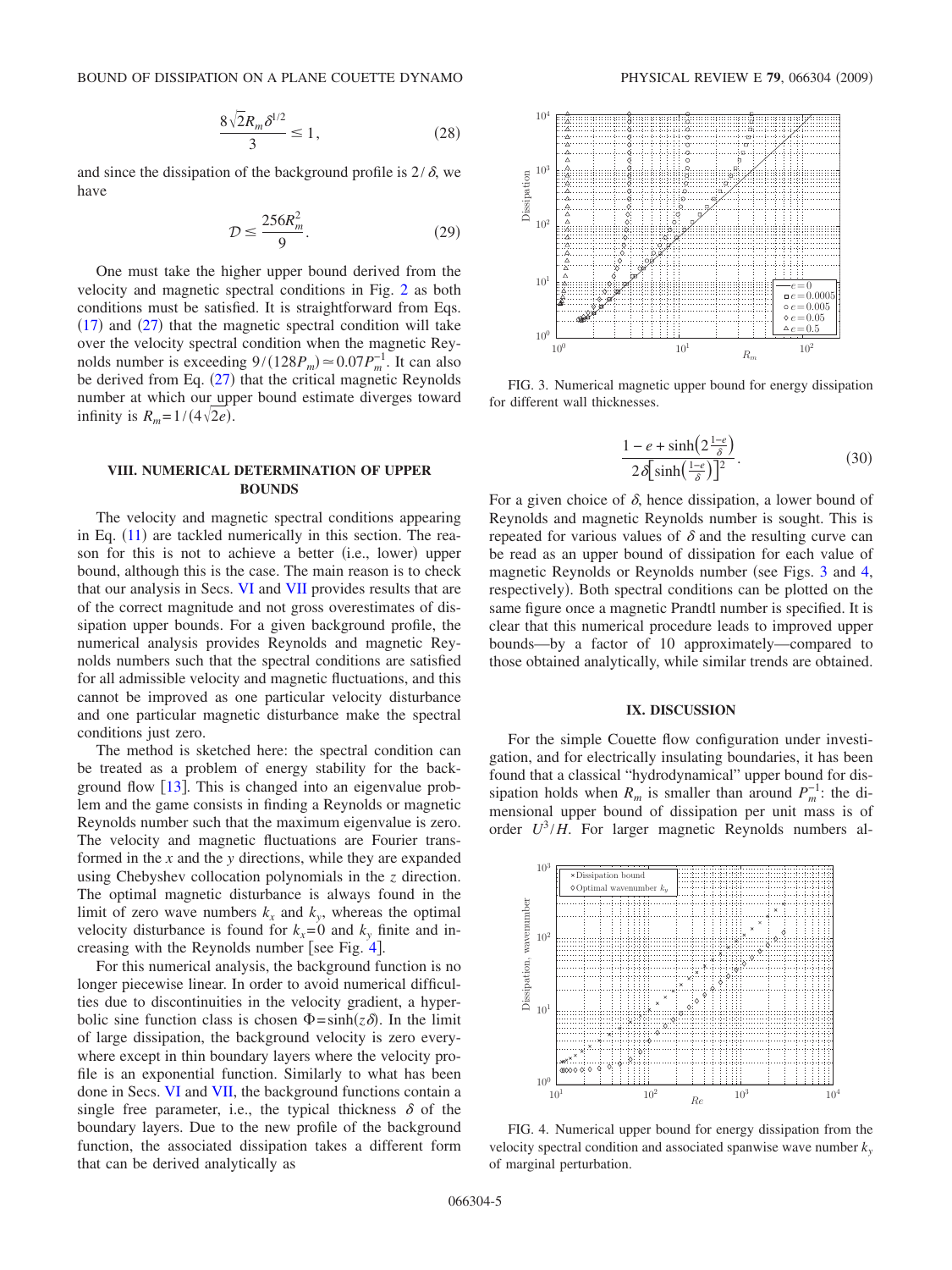TABLE I. Extra dissipation due to dynamo action slightly above threshold in experimental dynamos.

|                           |         | Riga [14] Karlsruhe [15] Cadarache [16] |           |
|---------------------------|---------|-----------------------------------------|-----------|
| $\%$ above critical $R_m$ | $6 - 7$ | 6.7                                     | 30        |
| % extra dissipation       | 10      | 42                                      | $15 - 20$ |

though, another scaling is followed and the bound on dissipation becomes proportional to  $\mu^2 \sigma^2 \nu U^4$ . This new bound is higher than the hydrodynamical bound and is independent of the half distance *H* between the plates.

When the boundary plates have the same electrical conductivity as the fluid and a finite thickness *e*, the resulting upper bound is changed dramatically. The upper bound corresponding to the magnetic part of the spectral condition increases suddenly and diverges to infinity for a value of the magnetic Reynolds number depending on the thickness of the walls. This critical magnetic Reynolds number scales as *e*<sup>−1/2</sup>. This value can be reached much before the change in regime between hydrodynamical and (insulating) "magnetic" branches of upper bound estimates  $(R_m \sim P_m^{-1})$ .

It should not be too surprising that dissipation can be unbounded at some finite magnetic Reynolds number. Such a situation can be easily simulated with a Bullard dynamo model. This is a solid-rotation dynamo with no possible feedback of the magnetic field on the structure of the flow. Hence magnetic energy (and dissipation) grows without limit above the threshold of linear instability. As soon as electrical conductivity is restricted to the fluid  $(e=0)$ , this behavior is no longer possible. For any finite magnetic Reynolds number, energy dissipation is certainly finite. Yet the scaling law for this dissipation is distinctly above the hydrodynamical *a priori* estimate.

Whether one is inclined to believe that upper bounds of dissipation are generally relevant to turbulence or not, there is one firm and strong result from the present work which is the extended validity of the Kolmogorov scaling up to *Rm*  $\sim P_m^{-1}$ . It might have been a reasonable guess to predict a distinct increase in the dissipation as soon as  $R_m$  exceeds a critical threshold of order unity. This analysis shows that this is not possible with electrically insulating boundaries. This certainly has implications on the design of future Couettetype dynamo experimental setups, depending on whether a small or large dissipation is sought. Although there is no mathematical statement on how dissipation is divided between mechanical and electrical phenomena, it might be a better choice to have electrically conducting boundaries, should one want to increase the ratio of Joule to viscous dissipation.

It is appropriate to discuss here how energy dissipation was affected by dynamo action in those three experimental setups where a self-sustained liquid dynamo was observed. They are the Riga (Latvia)  $[14]$ , the Karlsruhe (Germany) [15], and the Cadarache (France)  $[16]$  dynamos. From these references, a table can be shown (Table I), where the estimated extra dissipation when dynamo action is present is given (in percentage) for a certain magnetic Reynolds number (expressed in percentage above the threshold). The

Karlsruhe dynamo experiment can be clearly distinguished by the large amount of extra dissipation compared to the other two. This experiment is also the one where differential velocity is forced deep inside the setup. For the Riga and the Cadarache dynamos, a turbine or propellers are set in rotation near the outer boundary of the setup. There can only be a gross comparison to the pure Couette flow configuration presented here, but the case of thick electrically conducting boundaries is also putting shear velocities well inside the electrically conducting domain and results in a huge increase in the dissipation bound. Conversely, it cannot be ruled out that Riga and the Cadarache dynamos are still obeying the same classical hydrodynamical law of dissipation, similarly to the Couette flow with electrically insulating walls. The authors of the dynamo experiments themselves specify that the extra dissipation is obtained by difference of the actual dissipation and the extrapolated curve of dissipation below threshold. Even though it has been used to estimate Ohmic dissipation by some authors, it should be stressed here that there is no theoretical reason why this extra dissipation should be the Ohmic contribution to dissipation. For instance, in the present work, we use the fact that there is an exact cancellation between the work of Lorentz forces and the electromotive work, but we have no access to either of these terms.

We have concentrated mainly on the low magnetic Prandtl number case, because our primary interest lies in the earth's core dynamics and in the relevant liquid metal experiments. Nevertheless the results we have obtained are equally valid for large magnetic Prandtl numbers. It is however anticipated that our dissipation bound will be a gross overestimate at low values of the hydrodynamic Reynolds number. In that case, the flow is the simple uniform shear flow between the moving walls and such a flow is not going to sustain dynamo action easily. This perspective should not be ruled out as strong Lorentz forces might change the flow in such a way that it could drive a dynamo; however, this transition—if it exists—will be severely subcritical.

Saturation can somehow be addressed within this work. The total energy dissipation is an upper bound for Joule dissipation, which can be used through Eq.  $(B1)$  to obtain an upper bound of the magnetic energy in a saturated regime of dynamo action. This bound cannot give realistic estimates near dynamo threshold, as dissipation is still dominated by the viscous contribution. At large magnetic Reynolds numbers, this bound is much larger than equipartition between kinetic and magnetic energies.

In the derivation of velocity and magnetic spectral conditions, there are strong similarities. The only difference is due to boundary conditions for velocity disturbances and magnetic field disturbances. This mere difference in the boundary conditions leads to fundamentally different upper bounds for dissipation. Magnetic boundary conditions are sometimes not well treated in general textbooks (see, for instance, the energy stability of hydromagnetic flows in the otherwise excellent book by Joseph [17], Vol. II). It is confirmed again in the present work that one should pay great attention to the relevant physical boundary conditions.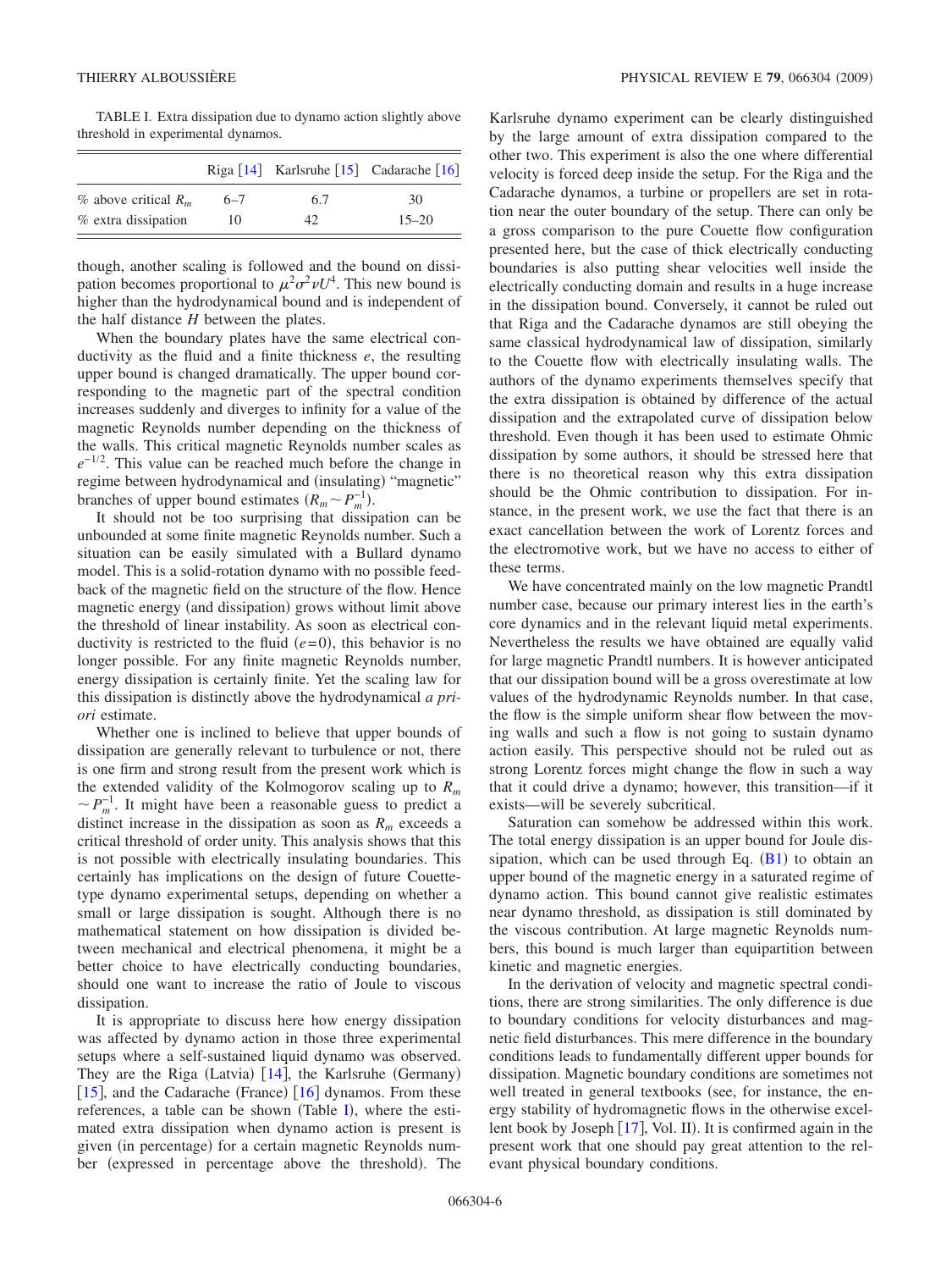#### **X. PERSPECTIVES**

It is certainly useful to derive such upper bounds for dissipation in the field of magnetofluid dynamics and more particularly regarding dynamos. When complex situations are considered (magnetic field, global rotation, etc.) there is no reliable heuristic approach that can provide good estimates for dissipation. Ordinary hydrodynamic turbulence can be roughly tackled by Kolmogorov's theory but it is not safe to extend it to other types of turbulence. When the "Doering-Constantin-Hopf" background profile method can provide an upper bound, this is a solid reliable result. The bound can be rather constraining, for instance, in the case of a Couette flow with electrically insulating boundaries, at low  $P_m$ : it is not an obvious result that dissipation must remain similar to hydrodynamic dissipation up until  $R_m \sim P_m^{-1}$ . There are actually a lot of other configurations for which the method can be applied.

Upper bounds for dissipation can be calculated for experimental setups involving liquid metal flows. In Grenoble, LGIT laboratory Laboratoire de Géophysique Interne et Tectonophysique), we have the DTS (Derviche Tourneur Sodium) setup involving 40 l of sodium in a spherical Couette flow within an imposed magnetic field  $[18–20]$ . Upper bounds for dissipation would provide some information about the importance of size scaling of the experimental setup. This is crucial when planning a larger setup that might sustain dynamo action.

Thermal convection can also be taken into account to derive dissipation bounds. This is the driving force for the flow of liquid iron in the earth's core. Upper bounds of dissipation may prove useful in terms of the thermal budget of earth throughout its history. Although the configuration of the core of the earth is not similar to the simple Couette flow considered here, it could be very relevant to examine the role of a thin electrically conducting layer at the bottom of the mantle, as it could make a large change in the upper bound for dissipation.

#### **ACKNOWLEDGMENTS**

Thanks are due to Alexia Gorecki and Maylis Landeau who have been working on student projects on closely related topics and provided stimulating discussions. I have benefited from a discussion with Christophe Gissinger on the role of the Poynting flux and with Alexandros Alexakis who pointed out to me a mistake in the original proof regarding the analytical bound for the magnetic spectral constraint. I am also grateful to the members of the Geodynamo team (LGIT laboratory in Grenoble) for their comments on this work.

#### **APPENDIX A: MAGNETIC BOUNDARY CONDITIONS AND ASSOCIATED POYNTING FLUX**

Outside our electrically conducting domain  $-H \leq z \leq H$ i.e., the fluid layer and the electrically conducting part of the plates), it is assumed that there exist no other electrically conducting domains and no regions with magnetic properties: let us just think of it as an empty space. Coherent with the classical magnetostatic approximation used in the electrically conducting domain to derive the induction equation  $(2)$ , the displacement current is also neglected outside, so that the magnetic field satisfies the following Maxwell equations:

$$
\nabla \cdot \mathbf{B} = 0, \quad \nabla \times \mathbf{B} = 0,
$$
 (A1)

from which it follows that the magnetic field is harmonic. The magnetic field can be written as a Fourier integral,

$$
\mathbf{B} = \int \int \widetilde{\mathbf{B}}(k_{x},k_{y},z,t)e^{(ik_{x}x+ik_{y}y)}dk_{x}dk_{y}, \qquad (A2)
$$

and the harmonicity of **B** implies that each component  $(k_x \text{ and } k_y \text{ fixed}) \text{ must satisfy}$ 

$$
\frac{d^2 \tilde{\mathbf{B}}}{dz^2} = -k^2 \tilde{\mathbf{B}},
$$
 (A3)

where  $k^2 = k_x^2 + k_y^2$ . As a consequence **B**<sup>*n*</sup> must decay exponentially away from the fluid layer on a typical distance 1/*k*. There is one exception when there is a significant magnetic contribution near  $k=0$ . However, we shall exclude that possibility on physical grounds: in that case, the exponential decay length increases without limit and there would be an infinite amount of magnetic energy stored outside the fluid. That would take an infinitely long time to settle and is thus incoherent with our assumption of the existence of a stationary flow solution.

Faraday's equation (another equation from the set of Maxwell equations) is used to determine the electric field,

$$
\nabla \times \mathbf{E} = -\frac{\partial \mathbf{B}}{\partial t},\tag{A4}
$$

showing that it must also decay exponentially. Hence, the Poynting flux density  $\mathbf{E} \times \mathbf{B}/\mu$  decays exponentially and is thus as close to zero as one wishes some distance away from the fluid layer. From the assumption of statistical stationarity, there can be no accumulation of magnetic energy; hence, this Poynting flux  $\mathbf{E} \times \mathbf{B}/\mu$  must vanish when averaged along *x* and *y*, at any position *z* outside the electrically conducting domain. This reasoning is valid for each wave number and the total Poynting flux is the sum of individual wave number components; hence, this proves that the averaged Poynting flux must be zero at any position *z* and in particular at the boundaries  $z=H$  and  $z=-H$  (or  $z=\pm 1$  in dimensionless coordinates). Let us insist that this result is true when the Poynting flux is averaged on a plane of constant  $z$  (not pointwise) and when it is also averaged in time, assuming stationary turbulence.

It should be noted that the above reasoning fails in two circumstances. One is when there are other electrically conducting domains. In that case, magnetic energy can be dissipated or generated in each domain and there can be a net exchange of energy between the fluid layer and the other domains. The other possibility is that energy is radiated away from the fluid layer and goes away infinitely far. This is only possible when the displacement current is taken into account in Ampere's equation  $(A1)$ . Then a significant fraction of energy can be radiated away only when the time  $\tau$  and length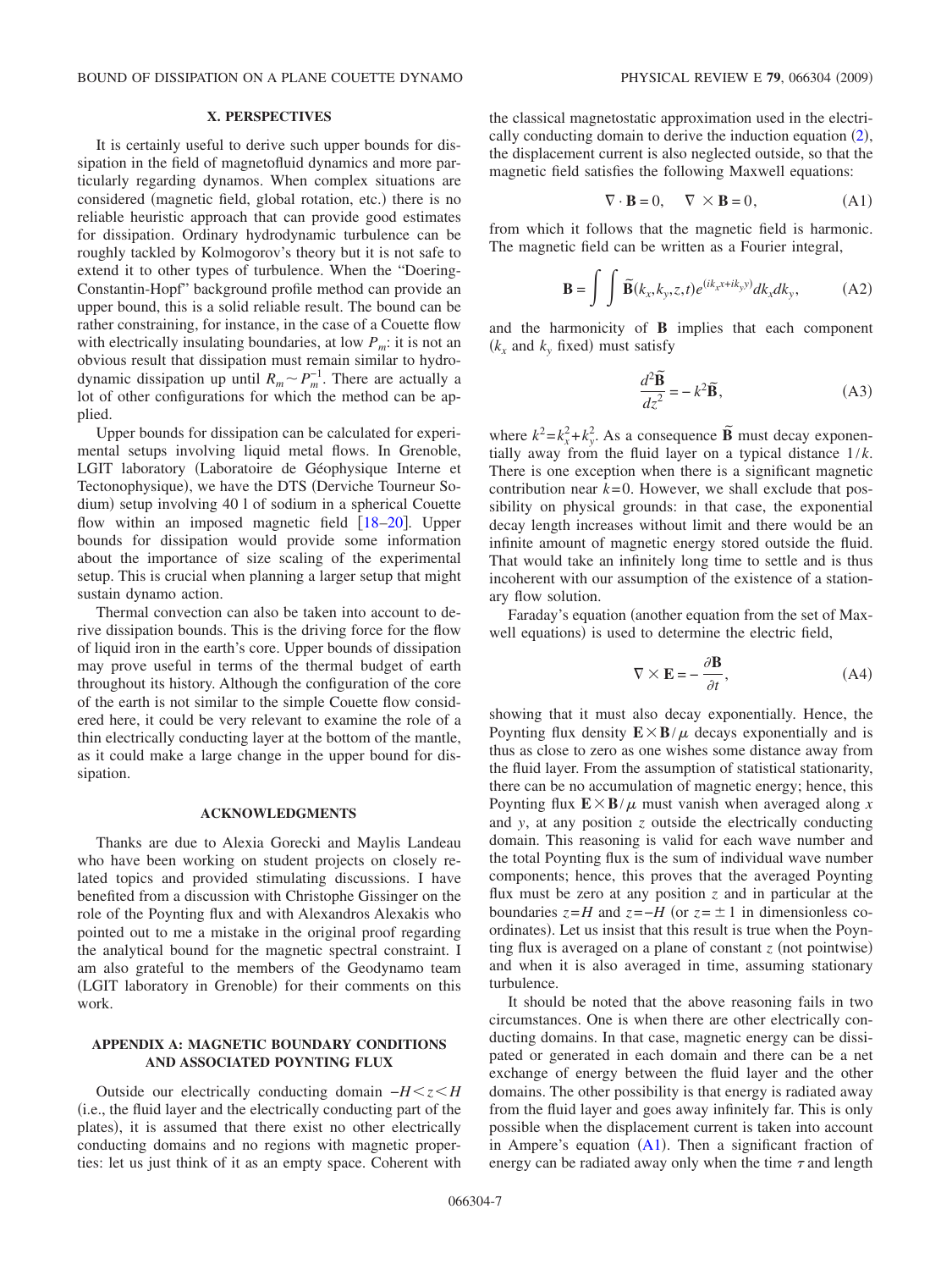*l* scales of the magnetic field are such that  $l / \tau$  is comparable to the speed of light  $\lceil 21 \rceil$ . This is a necessary condition for our system to work as an antenna, and we shall not consider this limiting case.

#### **APPENDIX B: BOUND ON MAGNETIC ENERGY FOR A GIVEN AMOUNT OF JOULE DISSIPATION**

We show here that magnetic energy in the conducting domain is bounded on each constant-*z* plane in terms of the integral volume Joule dissipation. In our dimensionless terms, the following relationship holds for any value of *z*:

$$
\overline{\mathbf{B}^2}(z) \le 2\langle \mathbf{j}^2 \rangle. \tag{B1}
$$

The magnetic field **B** is decomposed in poloidal-toroidal contributions,

$$
\mathbf{B} = \nabla q \times \mathbf{e}_z + \nabla \times (\nabla p \times \mathbf{e}_z) + b_{0x}(z)\mathbf{e}_x + b_{0y}(z)\mathbf{e}_y.
$$
\n(B2)

The assumption of spatial statistical invariance along *x* and *y* directions allows us to write the poloidal and toroidal contributions of **B** in terms of a Fourier integral,

$$
[p,q] = \int \int [P,Q](k_x, k_y, z, t) e^{(ik_x x + ik_y y)} dk_x dk_y.
$$
 (B3)

Each Fourier component can be considered individually, as magnetic energy and Ohmic dissipation will be just the sum of energy and dissipation of each contribution. It is enough to prove Eq.  $(B1)$  for all contributions. The contribution  $b_{0x}(z)\mathbf{e}_x + b_{0y}(z)\mathbf{e}_y$  will be dealt with at the end of this appendix. Poloidal and toroidal contributions lead to

$$
\mathbf{B} = \begin{vmatrix} -\partial_{y} q - \partial_{xz}^{2} p \\ \partial_{x} q - \partial_{yz}^{2} p \\ \nabla_{y}^{2} p, \end{vmatrix}
$$
 (B4)

$$
\mathbf{j} = \nabla \times \mathbf{B} = \begin{vmatrix} \partial_y \nabla^2 p - \partial_{xz}^2 q \\ -\partial_x \nabla^2 p - \partial_{yz}^2 q \\ \nabla_{S}^2 q. \end{vmatrix}
$$
 (B5)

Hence, *x* and *y* averaged magnetic energy and Ohmic dissipation can be written as

$$
\overline{\mathbf{B}^2}(z) = \frac{k^2}{2} |Q|^2 + \frac{k^2}{2} |\partial_z P|^2 + \frac{k^4}{2} |P|^2,
$$
 (B6)

$$
\overline{\mathbf{j}^2}(z) = \frac{k^2}{2} \Big| - k^2 P + \partial_z^2 P \Big|^2 + \frac{k^2}{2} \Big| \partial_z Q \Big|^2 + \frac{k^4}{2} \Big| Q \Big|^2. \tag{B7}
$$

Integration by parts leads to the following expression for the global dissipation using the condition that the poloidal and toroidal components must decay far away from the fluid layer,

$$
\langle \mathbf{j}^2 \rangle = \int_{-1}^1 \overline{\mathbf{j}^2} dz = \int_{-\infty}^{\infty} \overline{\mathbf{j}^2} dz = \int_{-\infty}^{\infty} \frac{k^2}{2} |\partial_{zz}^2 P|^2 + k^4 |\partial_z P|^2 + \frac{k^6}{2} |P|^2 dz + \int_{-\infty}^{\infty} \frac{k^2}{2} |\partial_z Q|^2 + \frac{k^4}{2} |Q|^2 dz.
$$
\n(B8)

The toroidal scalar function *Q* must vanish at  $z = \pm 1$ . Hence,

$$
Q(z) = \int_{-1}^{z} \partial_{z} Q dz.
$$
 (B9)

Hence by Cauchy-Schwartz,

$$
|Q|^2 \le \int_{-1}^z dz \int_{-1}^z |\partial_z Q|^2 dz \le 2 \int_{-1}^1 |\partial_z Q|^2 dz. \quad (B10)
$$

The treatment of the poloidal is slightly more involved as the boundary conditions available are less straightforward:  $\partial_z P \pm P = 0$  at  $z = \pm 1$ . They can be used as follows:

$$
2kP = (kP - \partial_z P) + (kP + \partial_z P)
$$
  
= 
$$
\int_{-1}^{z} k \partial_z P - \partial_{zz}^2 P dz' - \int_{z}^{1} k \partial_z P + \partial_{zz}^2 P dz', \text{ (B11)}
$$

from which the modulus of *P* can be bounded using the triangle and Cauchy-Schwartz inequalities,

$$
2k|P| \le \int_{-1}^{1} k|\partial_z P| + |\partial_{zz}^2 P| dz' \le \sqrt{2\int_{-1}^{1} k^2 |\partial_z P|^2 dz'}
$$
  
+  $\sqrt{2\int_{-1}^{1} |\partial_{zz}^2 P|^2 dz'}$ . (B12)

Hence,

$$
k^2|P|^2 \le k^2 \int_{-1}^1 |\partial_z P|^2 dz' + \int_{-1}^1 |\partial_{zz}^2 P|^2 dz'.
$$
 (B13)

A similar treatment is made on  $\partial_z P$ ,

$$
2\partial_z P = -(kP - \partial_z P) + (kP + \partial_z P), \tag{B14}
$$

leading to a similar result

$$
|\partial_z P|^2 \le k^2 \int_{-1}^1 |\partial_z P|^2 dz' + \int_{-1}^1 |\partial_{zz}^2 P|^2 dz'.
$$
 (B15)

All three terms in Eq.  $(B6)$  can be bounded using Eqs.  $(B10)$ ,  $(B13)$ , and  $(B15)$  and then compared to the contributions of the Ohmic dissipation in Eq.  $(B8)$ , leading to the expected result

$$
\overline{\mathbf{B}^2}(z) \le 2\langle \mathbf{j}^2 \rangle. \tag{B16}
$$

Importantly, this result is independent of *k*, so that it will equally apply to a sum of contributions of different wave numbers  $k_x$  and  $k_y$ , hence proving the expected result for the fields **B** and **j**.

The horizontally independent contributions  $b_{0x}(z)\mathbf{e}_x$  $+b_{0y}(z)\mathbf{e}_y$  must now be considered. Their associated Ohmic dissipation can be written as